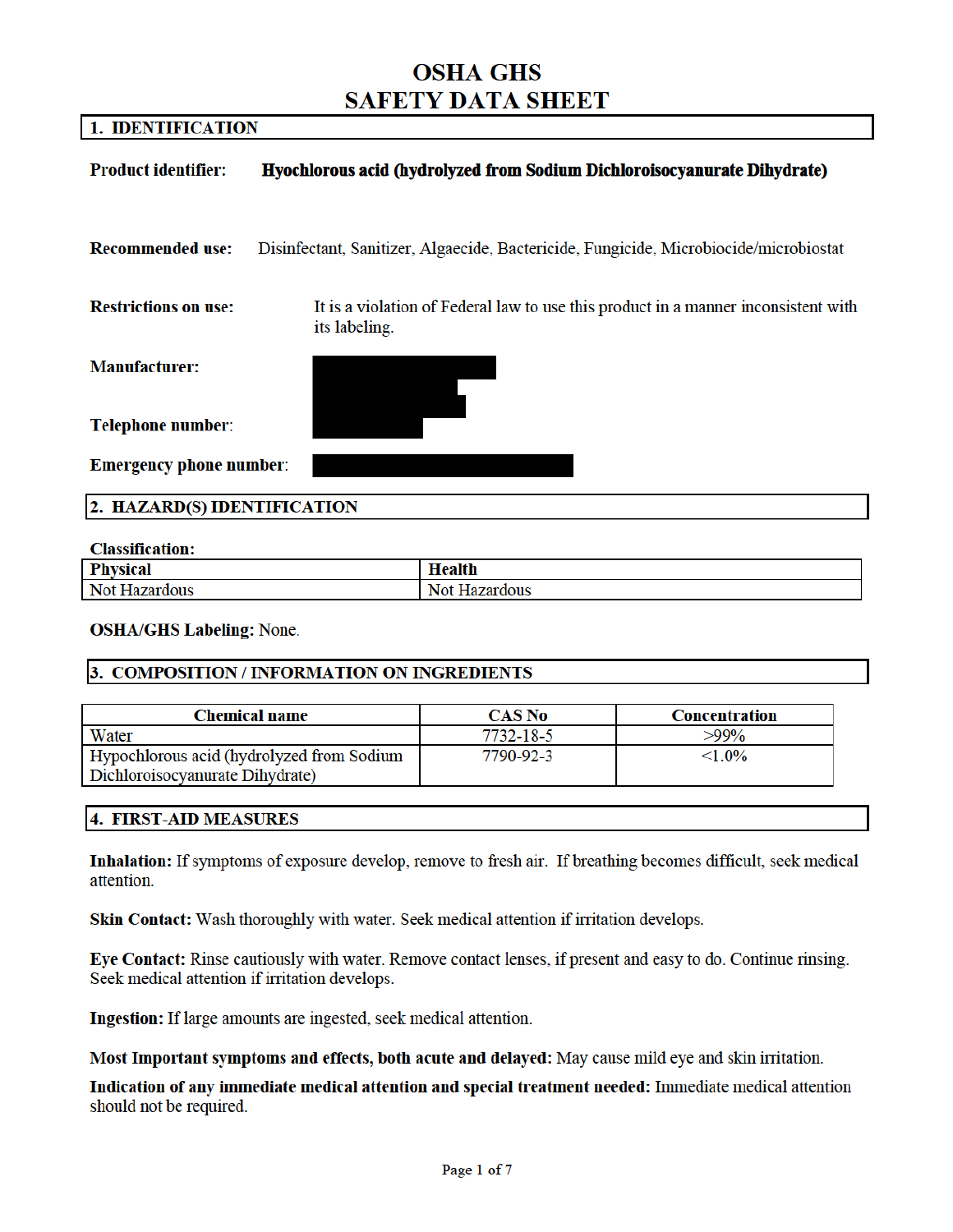# **5. FIRE-FIGHTING MEASURES**

**Suitable (and unsuitable) extinguishing media:** Use media suitable to for surrounding materials.

**Specific hazards arising from the chemical:** None expected.

**Special protective equipment and precautions for fire-fighters:** Firefighters should wear positive pressure self-contained breathing apparatus and full protective clothing for fires in areas where chemicals are used or stored.

# **6. ACCIDENTAL RELEASE MEASURES**

**Personal precautions, protective equipment, and emergency procedures:** Keep unnecessary personnel away. Wear appropriate protective clothing and equipment (see section 8). Avoid contact with eyes.

**Environmental precautions:** Avoid entry in storm sewers and waterways. Report spill as required by local and national regulations.

**Methods and materials for containment and cleaning up:** Collect spilled liquid with and absorbent material and place in a suitabel container for disposal.

#### **7. HANDLING AND STORAGE**

**Precautions for safe handling:** Avoid eye contact. Avoid prolonged skin contact. Avoid breathing mist or spray. Wash exposed skin with soap and water after use.

**Conditions for safe storage, including any incompatibilities:** Store and handle in accordance with all current regulations and standards. Stable for up to 30 days after making. Discard after 30 days and make fresh solution.

# **8. EXPOSURE CONTROLS / PERSONAL PROTECTION**

#### **Exposure guidelines:**

| -------<br>___<br>------                      |                            |
|-----------------------------------------------|----------------------------|
| Water                                         | None<br><b>Established</b> |
| $\mathbf{v}$<br><b>Hypochlorous</b><br>acid ` | None<br><b>Established</b> |

**Appropriate Engineering Controls:** Use in well-ventilated areas. Provide mechanical ventilation where excessive exposure concentrations may be generated.

**Respiratory Protection:** None required for normal use. If exposures are excessive, wear an approved respirator (mask). Selection of respiratory protection depends on the contaminant type, form and concentration. Select in accordance with all applicable regulations; and good Industrial Hygiene practice.

**Hand Protection:** None required for normal use. Wear appropriate chemical resistant gloves for prolonged skin contact.

**Skin Protection:** None required for normal use.

**Eye Protection:** Follow facility requirements.

# **9. PHYSICAL AND CHEMICAL PROPERTIES**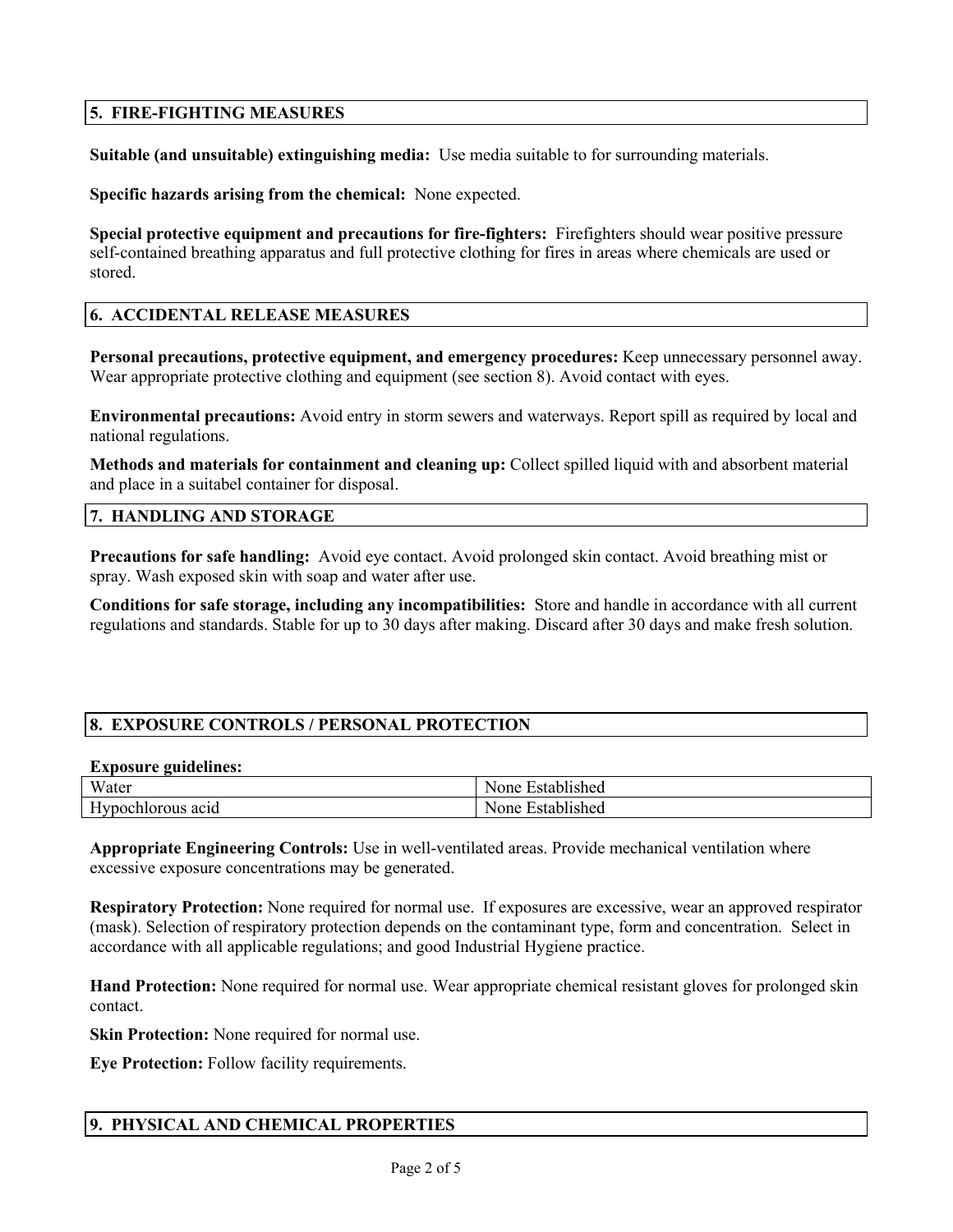| Appearance:                       | Clear liquid                                        |
|-----------------------------------|-----------------------------------------------------|
| Odor:                             | Very slight chlorine                                |
| <b>Odor Threshold:</b>            | Not determined                                      |
| pH:                               | $5 - 7$                                             |
| <b>Melting/Freezing Point:</b>    | $\sim 0$ <sup>o</sup> C ( $\sim 32$ <sup>o</sup> F) |
| <b>Boiling Point:</b>             | ~100°C (~212°F)                                     |
| <b>Flash Point:</b>               | Not applicable                                      |
| <b>Evaporation Rate:</b>          | Not determined                                      |
| $(n$ -butylacetate =1)            |                                                     |
| % Volatile by Volume:             | >99                                                 |
| <b>Lower Flammability Limit:</b>  | Not applicable                                      |
| <b>Upper Flammability Limit:</b>  |                                                     |
| <b>Vapor Pressure:</b>            | Not determined                                      |
| Vapor Density(Air=1):             | Not determined                                      |
| Solubility:                       | Soluble in water                                    |
| <b>Autoignition Temperature:</b>  | Not determined                                      |
| <b>Decomposition Temperature:</b> | Not determined                                      |
| <b>Viscosity:</b>                 | Water like                                          |
| <b>Explosive Properties:</b>      | None                                                |
| <b>Oxidizing Properties:</b>      | Not determined                                      |
| Specific Gravity $(H_2O=1)$ :     | 1.00-1.08                                           |
| Concentration                     | $0-10000$ ppm                                       |

# **10. STABILITY AND REACTIVITY**

**Reactivity:** Not reactive under normal temperatures and pressures.

**Chemical Stability:** Stable at normal temperatures and pressures.

**Possibility of Hazardous Reactions:** None expected.

**Conditions to Avoid:** None expected.

**Incompatible Materials:** Acids, reducing agents, ammonia, and urea.

**Hazardous Decomposition Products:** Chlorine and carbon dioxide

#### **11. TOXICOLOGICAL INFORMATION**

#### **Acute effects of exposure:**

**Inhalation:** May cause mild irritation.

**Ingestion:** May cause gastrointestinal upset.

**Skin contact:** Repeated and prolonged skin contact may cause mild irritation. Not a skin sensitizer.

**Eye contact**: May cause mild irritation.

**Chronic effects:** None known

**Carcinogenicity:** None of the components are listed as a carcinogen or potential carcinogen by IARC, NTP or **OSHA** 

**Germ cell mutagenicity:** Not mutagenic.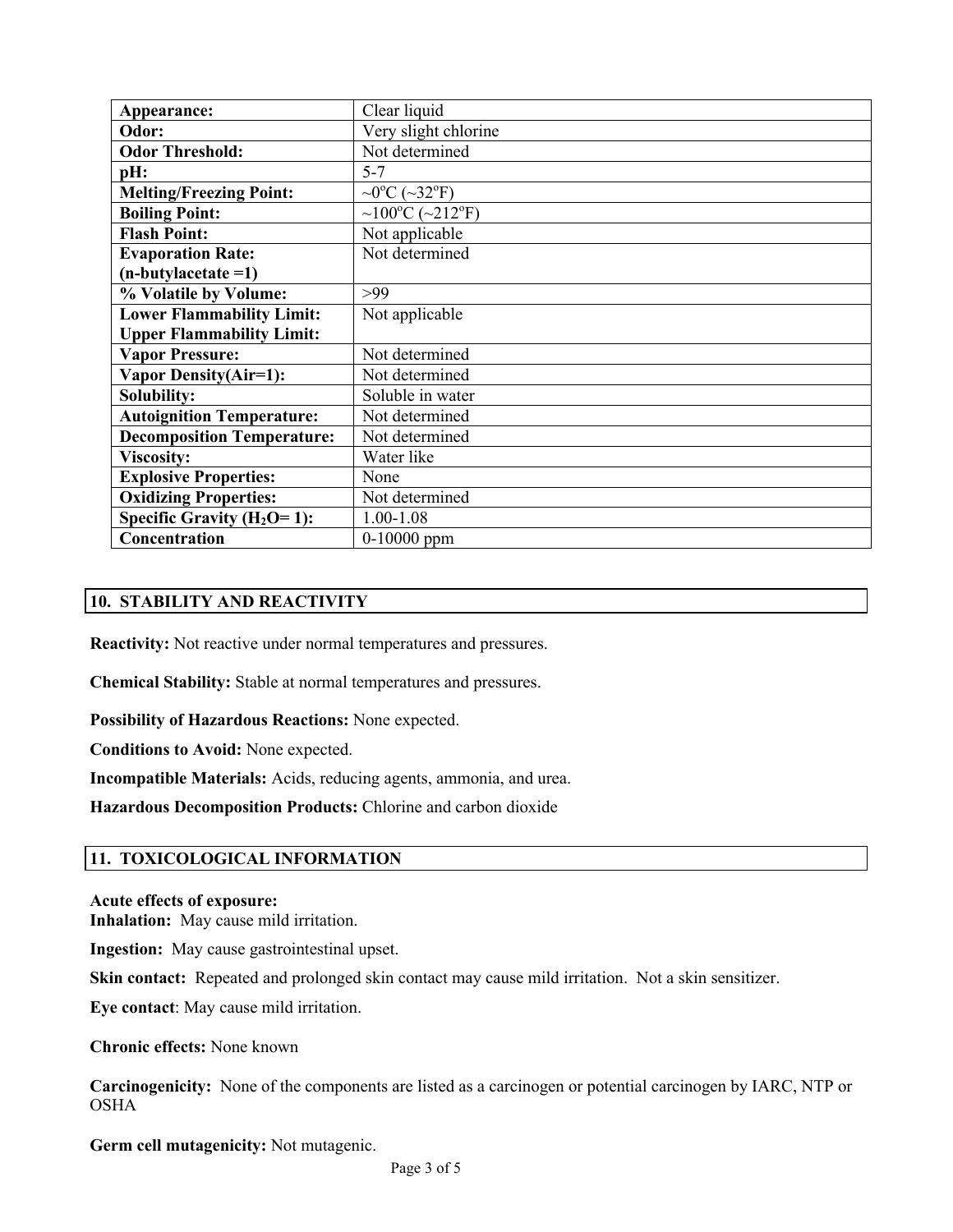**Reproductive Toxicity:** No adverse effects on reproduction are known.

**Numerical measures of toxicity**:

Hypochlorous acid: Not acutely toxic

#### **12. ECOLOGICAL INFORMATION**

**Ecotoxicity:** Intended for use as a disinfecant, sanitizer. **Persistence and degradability:** This material is biodegradable. **Bioaccumulative potential:** This material is not bioaccumulative. **Mobility in soil:** No data available. **Other adverse effects :** This product is a (hydrolyzed solution from Sodium Dichloroisocyanurate Dihydrate).

#### **13. DISPOSAL CONSIDERATIONS**

Pesticide Disposal: Improper disposal of excess pesticide, spray mixture, or rinsate is a violation of Federal Law. If these wastes cannot be disposed of by use according to label instructions, contact your State Pesticide or Environmental Control Agency, or Hazardous Waste representative at the nearest EPA Regional Office for guidance.

#### **14. TRANSPORT INFORMATION**

This product is not regulated for transport.

**Transport in bulk (according to Annex II of MARPOL 73/78 and the IBC Code):** Not applicable. Transported in packaged form only.

#### **Special precautions:** None known

# **15. REGULATORY INFORMATION**

This chemical is a pesticide product registered by the United States Environmental Protection Agency and is subject to certain labeling requirements under federal pesticide law. These requirements differ from the classification criteria and hazard information required for safety data sheets (SDS), and for workplace labels of non-pesticide chemicals. The hazard information required on the pesticide label is reproduced below. The pesticide label also includes other important information, including directions for use.

**Safety, health, and environmental regulations specific for the product in question.**

**CERCLA:** Not regulated.

**SARA Hazard Category (311/312):** Classified as per Section 2 of this SDS